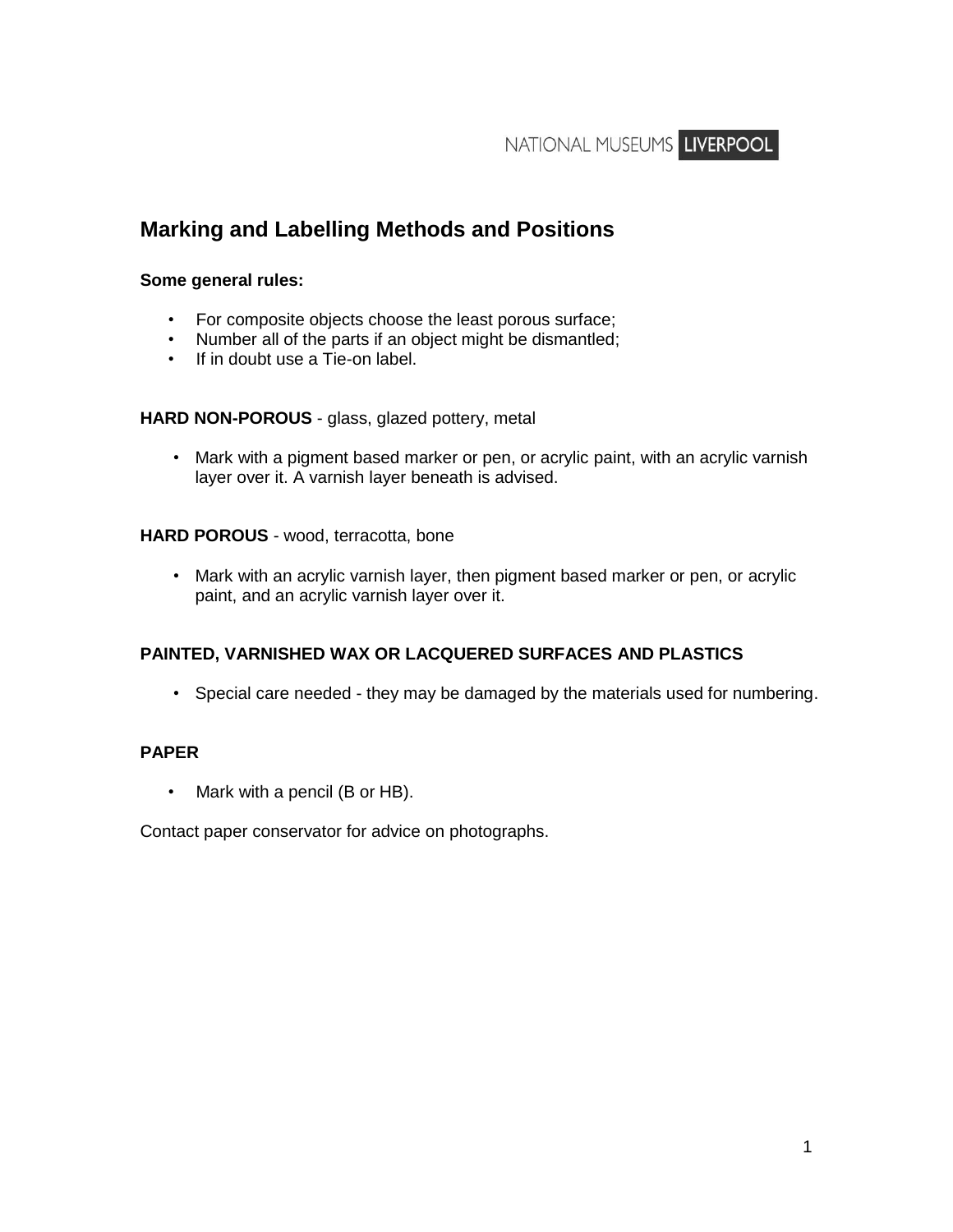# **Archaeology**

| <b>Object Type</b> | Where to mark                                 | How to mark                                                  |
|--------------------|-----------------------------------------------|--------------------------------------------------------------|
| Metals - wet       | Select a position according to<br>object.     | Permanent ink on Tyvek label.                                |
| Wood - wet         | Within polythene bag<br>containing object.    | Permanent ink on Tyvek label.                                |
| Sherds (ceramic)   | Undecorated surface not on<br>fracture break. | Paraloid B72 + black or white<br>drawing ink + Paraloid B67. |
| Wood - dry         | Select a position according to<br>object.     | Permanent ink on Tyvek label.                                |
| Bone or ivory      | Select a position according to<br>object.     | Permanent ink on Tie-on label.                               |
| Metals - dry       | If very friable mark container.               | Permanent ink on Tyvek label.                                |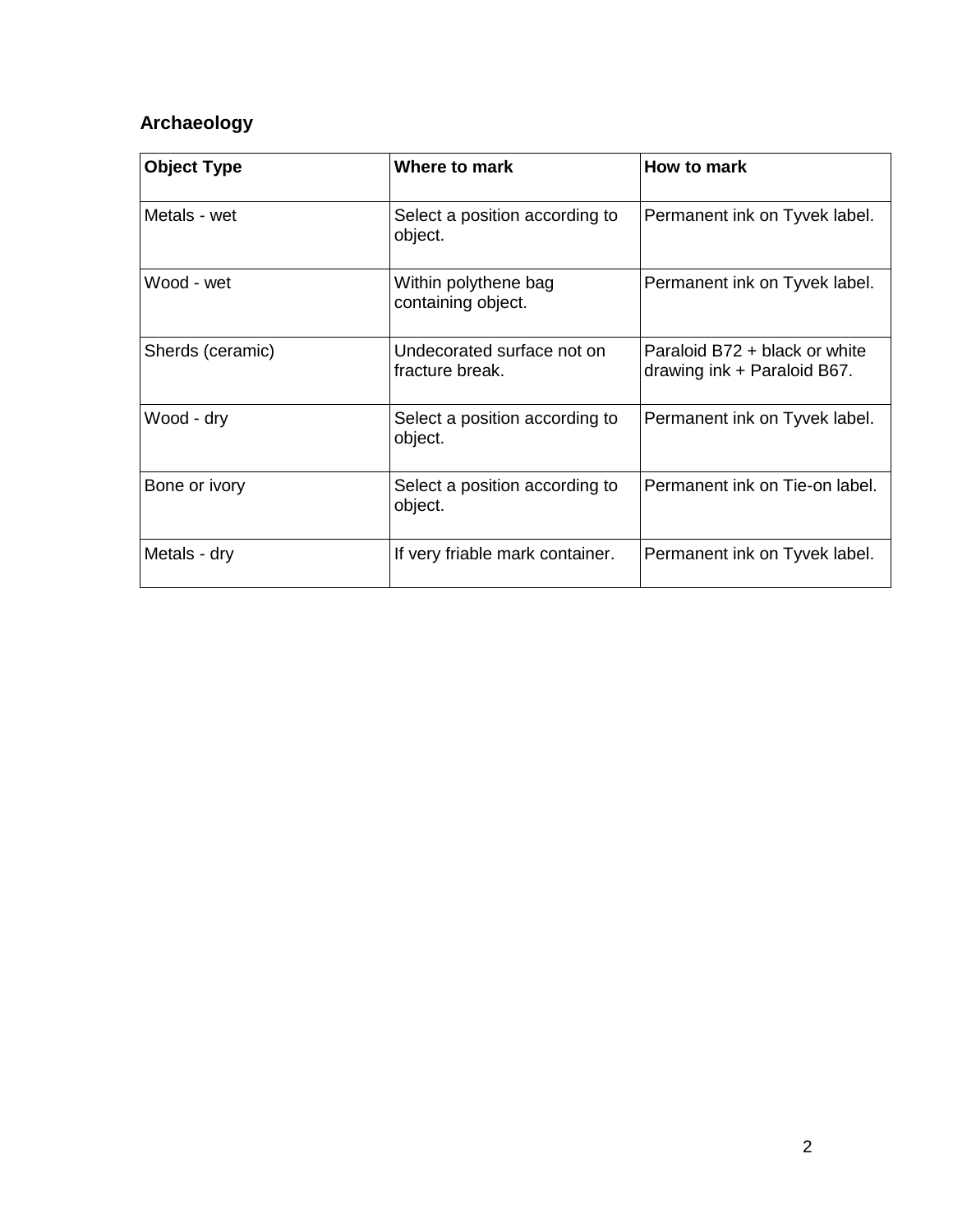# **Art collections, frames, sculpture**

| <b>Object Type</b>                                                        | Where to mark                                                                                                                                                                                                                                                                 | How to mark                                                                           |
|---------------------------------------------------------------------------|-------------------------------------------------------------------------------------------------------------------------------------------------------------------------------------------------------------------------------------------------------------------------------|---------------------------------------------------------------------------------------|
| Frames for oil paintings,<br>textiles, prints, drawings &<br>watercolours | Gummed label attached to<br>upper right corner of frame<br>backboard overlapping<br>gummed sealing tape if<br>present. Loan labels may also<br>be attached to backboard.                                                                                                      | Carbon based ink on paper<br>label.                                                   |
| Framed prints, drawings,<br>watercolours                                  | Mark the stretcher and the<br>frame on the top left-hand<br>corner at the back.                                                                                                                                                                                               | Paraloid B72 + black or white<br>drawing ink + Paraloid B67.                          |
| Framed oil paintings                                                      | Mark the stretcher and the<br>frame on the top left-hand<br>corner at the back.                                                                                                                                                                                               | Paraloid B72 + black or white<br>drawing ink + Paraloid B67.                          |
| Prints, drawings, watercolours,<br>mounts                                 | On reverse, lower left corner.<br>Leave 5mm gap from left +<br>lower edges. Only mark paper<br>over a hard, clean surface. Do<br>not press hard, especially with<br>soft paper. Don't turn items<br>over if pigments damaged or<br>friable, especially gouache and<br>pastel. | HB or B graphite pencil.                                                              |
| Sculpture, especially stone                                               | Base or back.                                                                                                                                                                                                                                                                 | Paraloid B72 + black or white<br>drawing ink + Paraloid B67.                          |
| Stone sculpture                                                           | Base, avoiding foot (reverse<br>side if base inaccessible).                                                                                                                                                                                                                   | Paraloid B72 + black or white<br>drawing ink + Paraloid B67.                          |
| Oil paintings Unframed                                                    | On stretcher. Unframed panels<br>are left unmarked.                                                                                                                                                                                                                           | Paraloid B72 + black or white<br>drawing ink + Paraloid B67,<br>and OR glue-on label. |
| <b>Miniatures</b>                                                         | Upper right corner of<br>backboard if present. Avoid<br>overlapping frame seal. If no<br>clear, separate backboard<br>attach to storage<br>enclosure/envelope only.                                                                                                           | Carbon based ink or graphite<br>on small photographic quality<br>gummed paper label.  |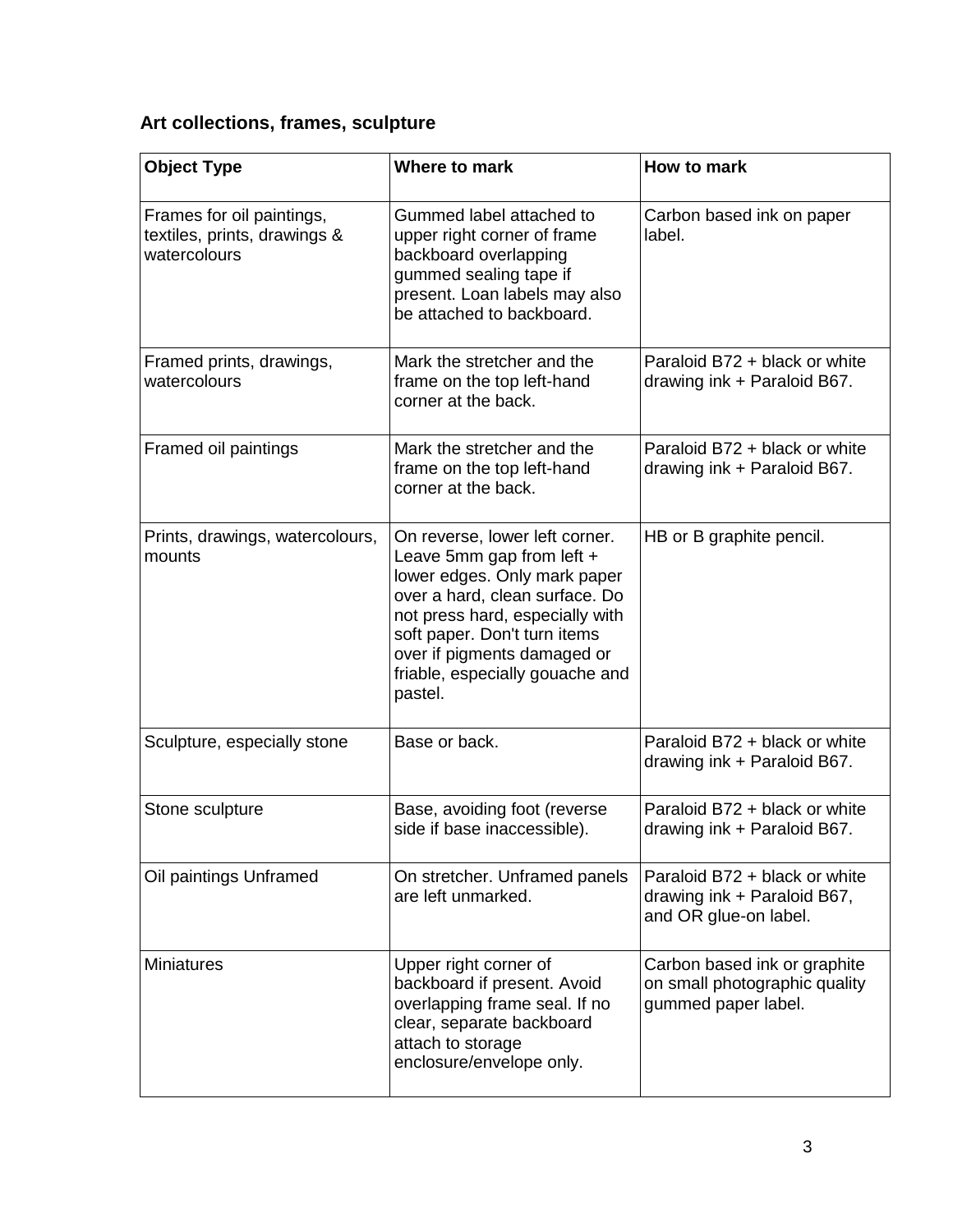# **Bird and mammal specimens**

| <b>Object Type</b>                     | Where to mark                                                                                                            | How to mark                                                                     |
|----------------------------------------|--------------------------------------------------------------------------------------------------------------------------|---------------------------------------------------------------------------------|
| Bird and mammal specimens<br>(mounted) | Underside of base for mounted<br>specimens, otherwise on a<br>label attached to the horns,<br>antlers or legs by thread. | Paraloid B72 + black or white<br>drawing ink + Paraloid B67 OR<br>Tie-on label. |
| Bird eggs                              | Label in tray.                                                                                                           | Tie-on label.                                                                   |
| <b>Bird skins</b>                      | Label attached to dowel<br>support and feet or to feet if no<br>dowel support.                                           | Pencil or ink on acid free card<br>or Tyvek.                                    |
| Fluid-preserved specimens              | Inside container, against glass<br>so they can be read from<br>outside, or self-adhesive label<br>stuck on outside.      | Graphite pencil or carbon<br>based ink only on conservation<br>quality paper.   |
| Mammal skins Flat-mounted              | On the card which supports the<br>skins.                                                                                 | Carbon based ink.                                                               |
| Bird and mammal specimens<br>(mounted) | Underside of base for mounted<br>specimens, otherwise on a<br>label attached to the horns,<br>antlers or legs by thread. | Paraloid B72 + black or white<br>drawing ink + Paraloid B67 OR<br>Tie-on label. |
| Bird eggs                              | Label in tray.                                                                                                           | Tie-on label.                                                                   |
| <b>Bird skins</b>                      | Label attached to dowel<br>support and feet or to feet if no<br>dowel support.                                           | Pencil or ink on acid free card<br>or Tyvek.                                    |
| Fluid-preserved specimens              | Inside container, against glass<br>so they can be read from<br>outside, or self-adhesive label<br>stuck on outside.      | Graphite pencil or carbon<br>based ink only on conservation<br>quality paper.   |
| Mammal skins Flat-mounted              | On the card which supports the<br>skins.                                                                                 | Carbon based ink.                                                               |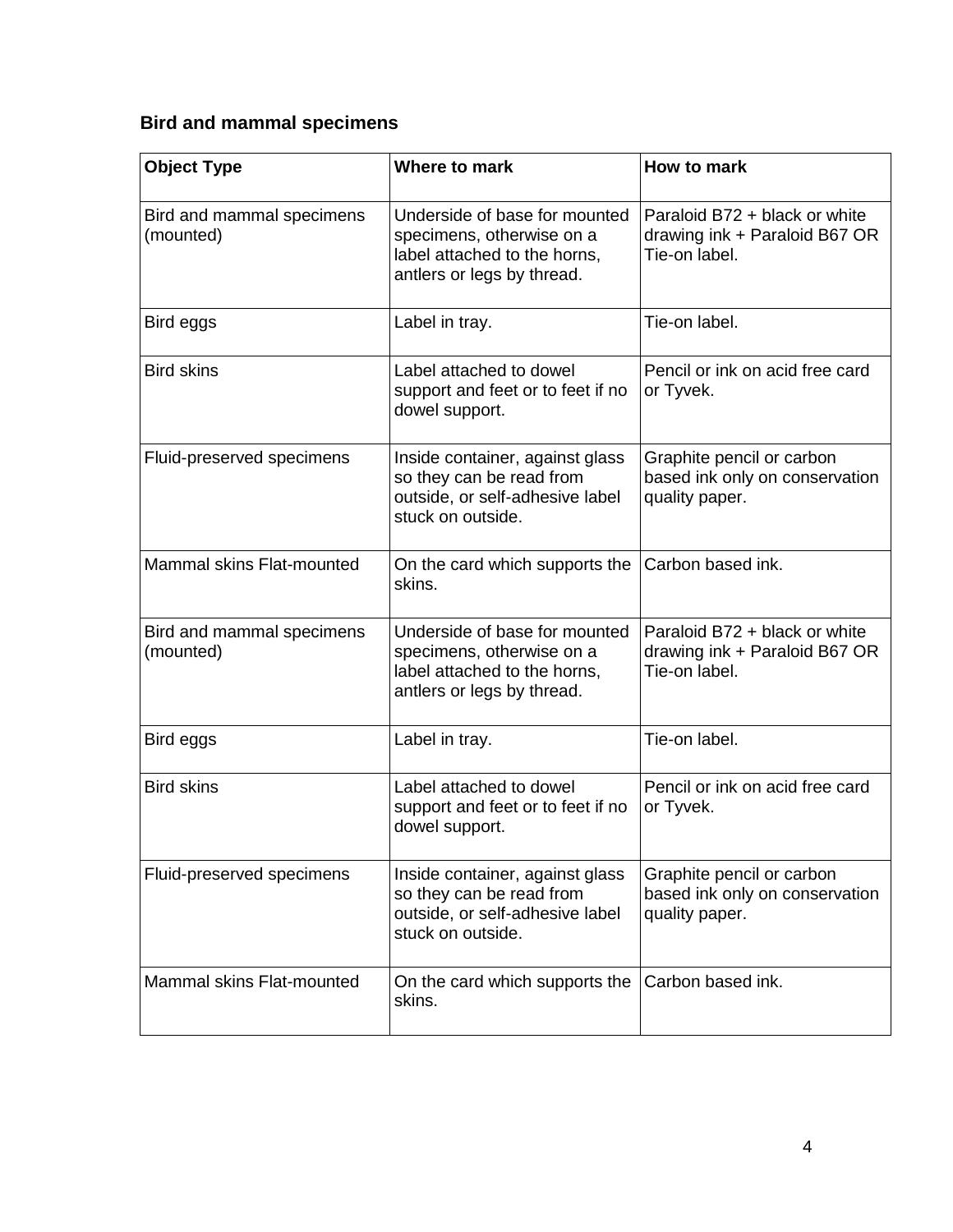### **Basketry**

| <b>Object Type</b> | Where to mark                                                                                                    | How to mark                                                                     |
|--------------------|------------------------------------------------------------------------------------------------------------------|---------------------------------------------------------------------------------|
| <b>Basketry</b>    | Around handle or loop through<br>basketry if weave is open<br>enough, otherwise write on<br>inside edge or base. | Paraloid B72 + black or white<br>drawing ink + Paraloid B67 OR<br>Tie-on label. |

# **Bone and ivory**

| <b>Object Type</b>                                   | Where to mark                              | How to mark                                                                         |
|------------------------------------------------------|--------------------------------------------|-------------------------------------------------------------------------------------|
| Bone and ivory specimens and<br>artefacts (sound)    | On flat surface, under base or<br>on back. | Paraloid B72 + black or white<br>drawing ink + Paraloid B67.                        |
| Ivory artefacts and specimens<br>(with good surface) | On flat surface, under base or<br>on back. | Paraloid B72 + black or white<br>drawing ink + Paraloid B67<br>and/OR Tie-on label. |

# **Botanical collections: open**

| <b>Object Type</b> | Where and how to mark                                                                                                     |
|--------------------|---------------------------------------------------------------------------------------------------------------------------|
| Timbers            | Printed labels attached direct to upper side.                                                                             |
| Plant models       | Original manufacturer's labels adhered to upper side of base.                                                             |
| Library            | Metal backed computer generated self- adhesive labels *applied<br>on base of spine, pencil annotation inside front cover. |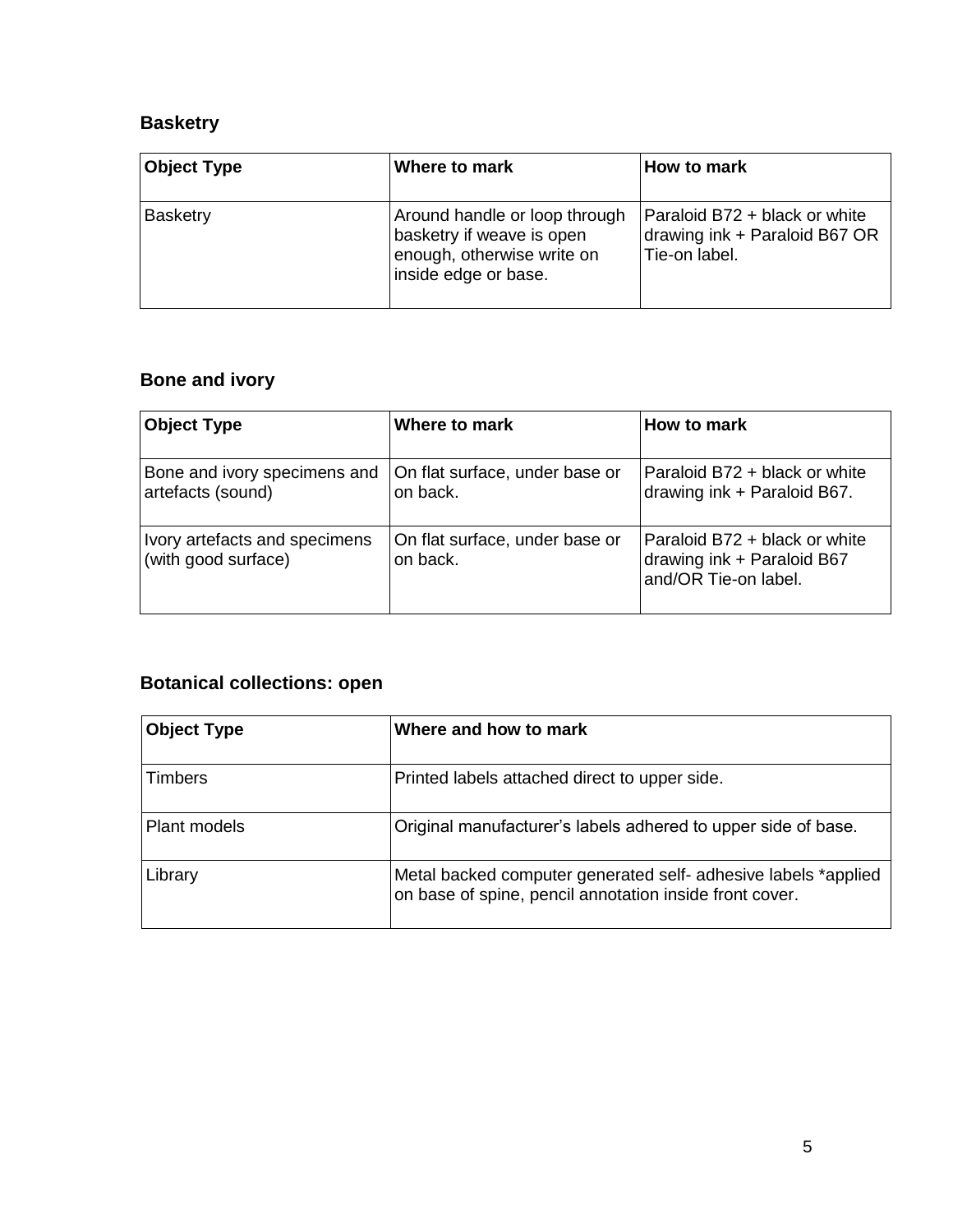# **Botanical collections: boxed specimens**

| <b>Object Type</b>   | Where and how to mark                                                                     |
|----------------------|-------------------------------------------------------------------------------------------|
| Economic specimens   | Self adhesive labels *, outside of box, usually underside.                                |
| Lichens              | Labels on acid free paper *, adhered with SCMC.                                           |
| Macro fungi          | Labels on acid free paper $*$ , $+$ pencilled tie-on tag round stem for<br>freeze-drying. |
| Carpological (seeds) | Labels on acid free paper, adhered with SCMC to outside of box.                           |
| Exsiccate            | Volumes placed within archive boxes, box spines labelled.                                 |
| Prints & drawings    | See 'Art collections, frames, sculpture' table.                                           |
| Archives             | Marked with pencil - see Archives, (single sheets) and Books.                             |

# **Ceramics and clay pipes**

| <b>Object Type</b>               | Where to mark                                                | How to mark                                                  |
|----------------------------------|--------------------------------------------------------------|--------------------------------------------------------------|
| Ceramic vessels and<br>ornaments | Base, avoiding foot (reverse)<br>side if base inaccessible). | Paraloid B72 + black or white<br>drawing ink + Paraloid B67. |
| Clay pipes                       | Bowl bottom or, if broken, on<br>pipe stem as well.          | Paraloid B72 + black or white<br>drawing ink + Paraloid B67. |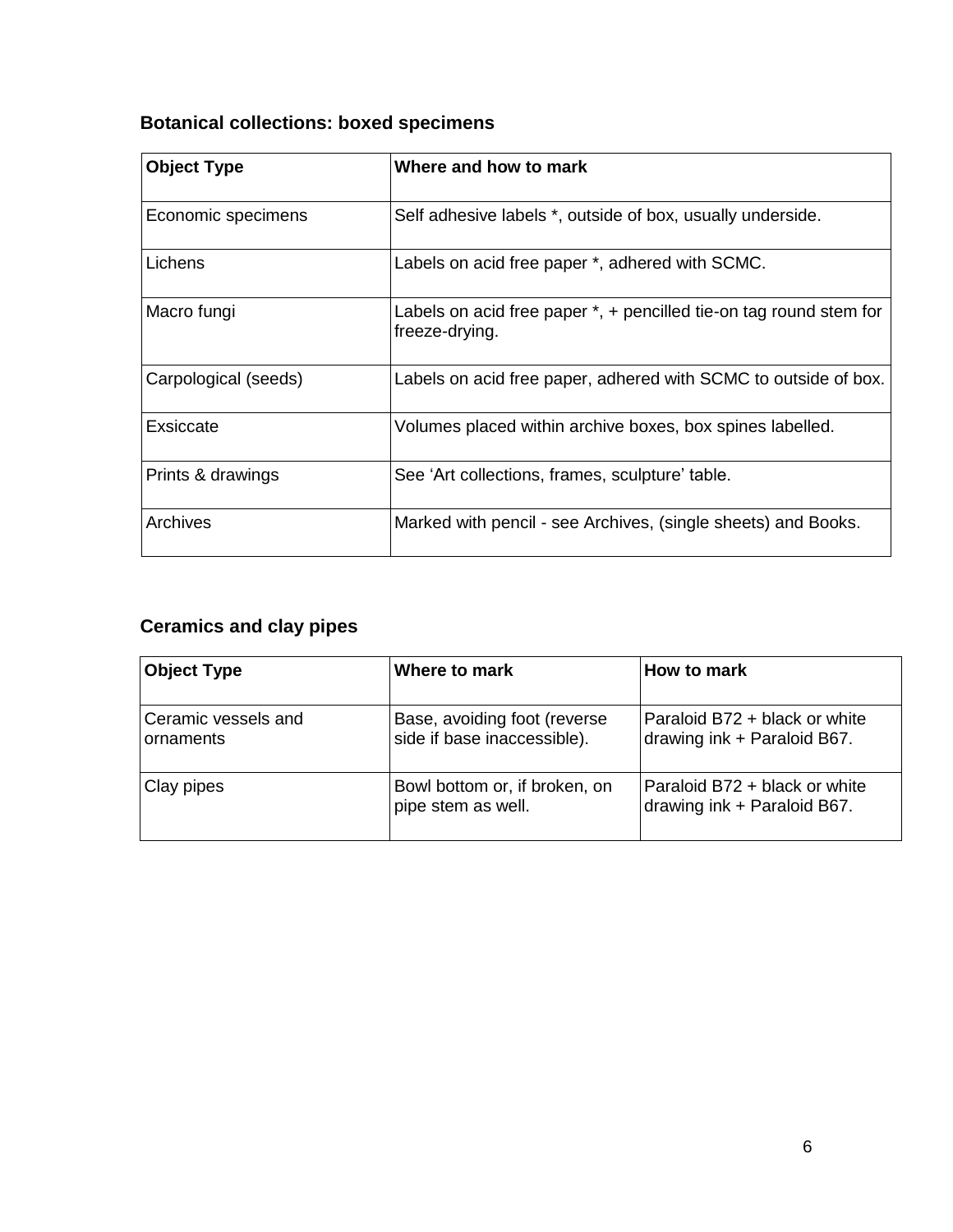### **Coins and medals**

| <b>Object Type</b> | Where to mark     | How to mark                                                                                                                                                                                                                                      |
|--------------------|-------------------|--------------------------------------------------------------------------------------------------------------------------------------------------------------------------------------------------------------------------------------------------|
| Coins and medals   | Use a loose label | Write the object number on<br>an acid-free paper or Tyvek<br>label using a suitable drawing<br>ink and drawing pen. Put it<br>underneath the object in its<br>storage tray.                                                                      |
|                    |                   | Take a photograph of the<br>object, and mark the object<br>number on the rear border<br>of the print using a suitable<br>drawing ink and drawing pen<br>(record the weight of the object<br>as an additional means of<br><i>identification).</i> |
|                    |                   | Always keep the label with the<br>object. When the object (and<br>hence label) is moved, a proxy<br>card should be put in its place.                                                                                                             |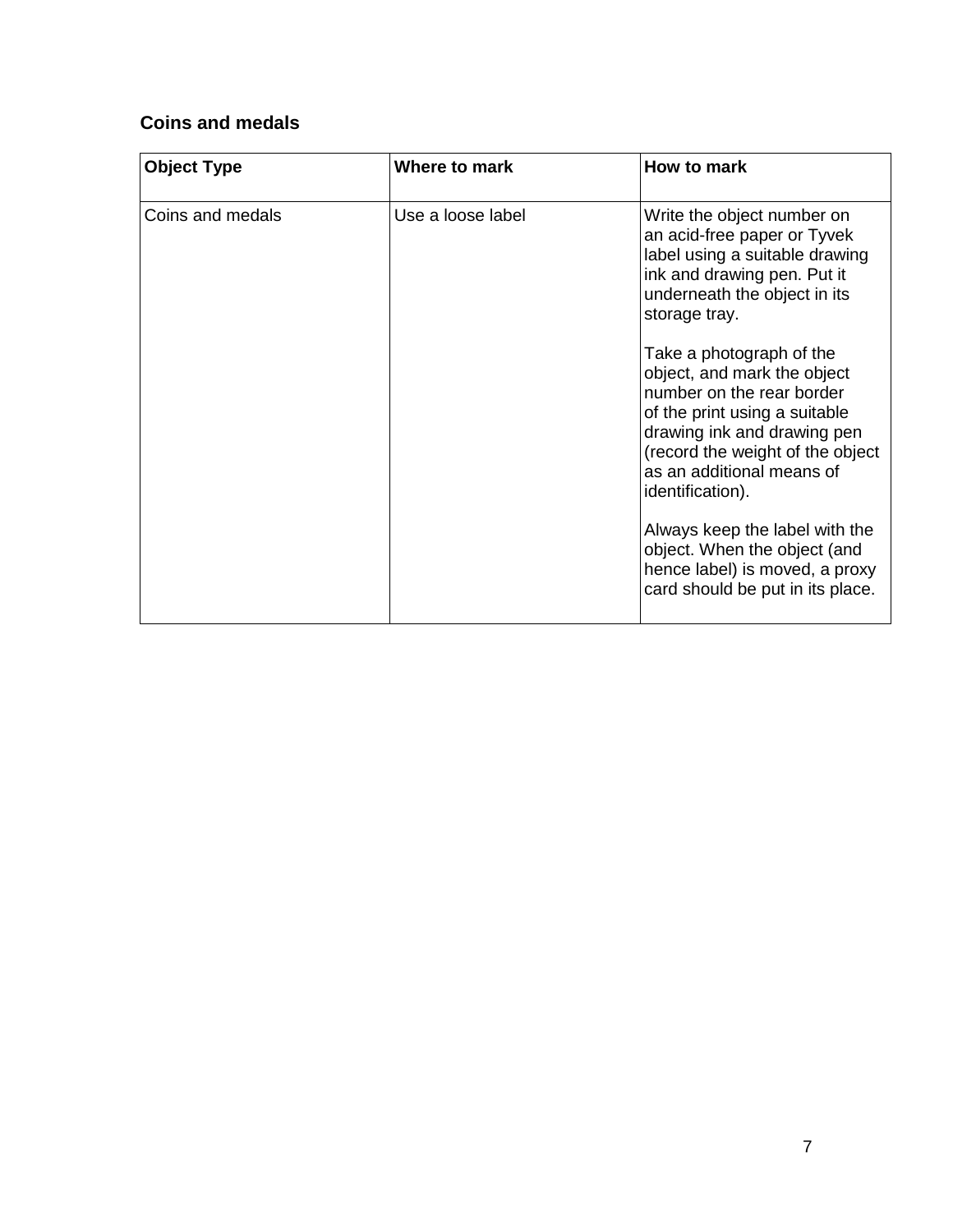# **Furniture, wood, mirrors**

| <b>Object Type</b>            | Where to mark                                                                                                                                                          | How to mark                                                  |
|-------------------------------|------------------------------------------------------------------------------------------------------------------------------------------------------------------------|--------------------------------------------------------------|
| Longcase clocks               | Trunk, hinge jamb near top,<br>inside door in same position.<br>Hood, on mask on hinge side<br>near top (hidden when door<br>closed), inside door in same<br>position. | Paraloid B72 + black or white<br>drawing ink + Paraloid B67. |
| Bracket/pediment clocks       | Back, top right corner.                                                                                                                                                | Paraloid B72 + black or white<br>drawing ink + Paraloid B67. |
| Free standing clocks          | Clocks with feet, inside right<br>back foot as long as it can be<br>seen without lifting clock. If not<br>on back, near base, right.                                   | Paraloid B72 + black or white<br>drawing ink + Paraloid B67. |
| Tables, cabinets, commodes    | Back at top right corner (upper<br>section, if present, back, lower<br>right corner).                                                                                  | Paraloid B72 + black or white<br>drawing ink + Paraloid B67. |
| Chairs                        | Back seat rail, centre of inside<br>face.                                                                                                                              | Paraloid B72 + black or white<br>drawing ink + Paraloid B67. |
| Drop-in seats                 | Back rail, centre of front face.                                                                                                                                       | Paraloid B72 + black or white<br>drawing ink + Paraloid B67. |
| <b>Drawers</b>                | Back, outside face of<br>backboard, right.                                                                                                                             | Paraloid B72 + black or white<br>drawing ink + Paraloid B67. |
| Lids                          | Jamb or lip, inside, right.                                                                                                                                            | Paraloid B72 + black or white<br>drawing ink + Paraloid B67. |
| <b>Mirrors</b>                | If freestanding, reverse side;<br>side of mount if wall-mounted.                                                                                                       | Paraloid B72 + black or white<br>drawing ink + Paraloid B67. |
| Wooden objects, miscellaneous | Mark unpainted wood,<br>underside, back or inside edge.                                                                                                                | Paraloid B72 + black or white<br>drawing ink + Paraloid B67. |
| <b>Boxes</b>                  | Small: On base, right back<br>corner.<br>Large: Hinge jamb of lid and<br>body, right corner.                                                                           | Paraloid B72 + black or white<br>drawing ink + Paraloid B67. |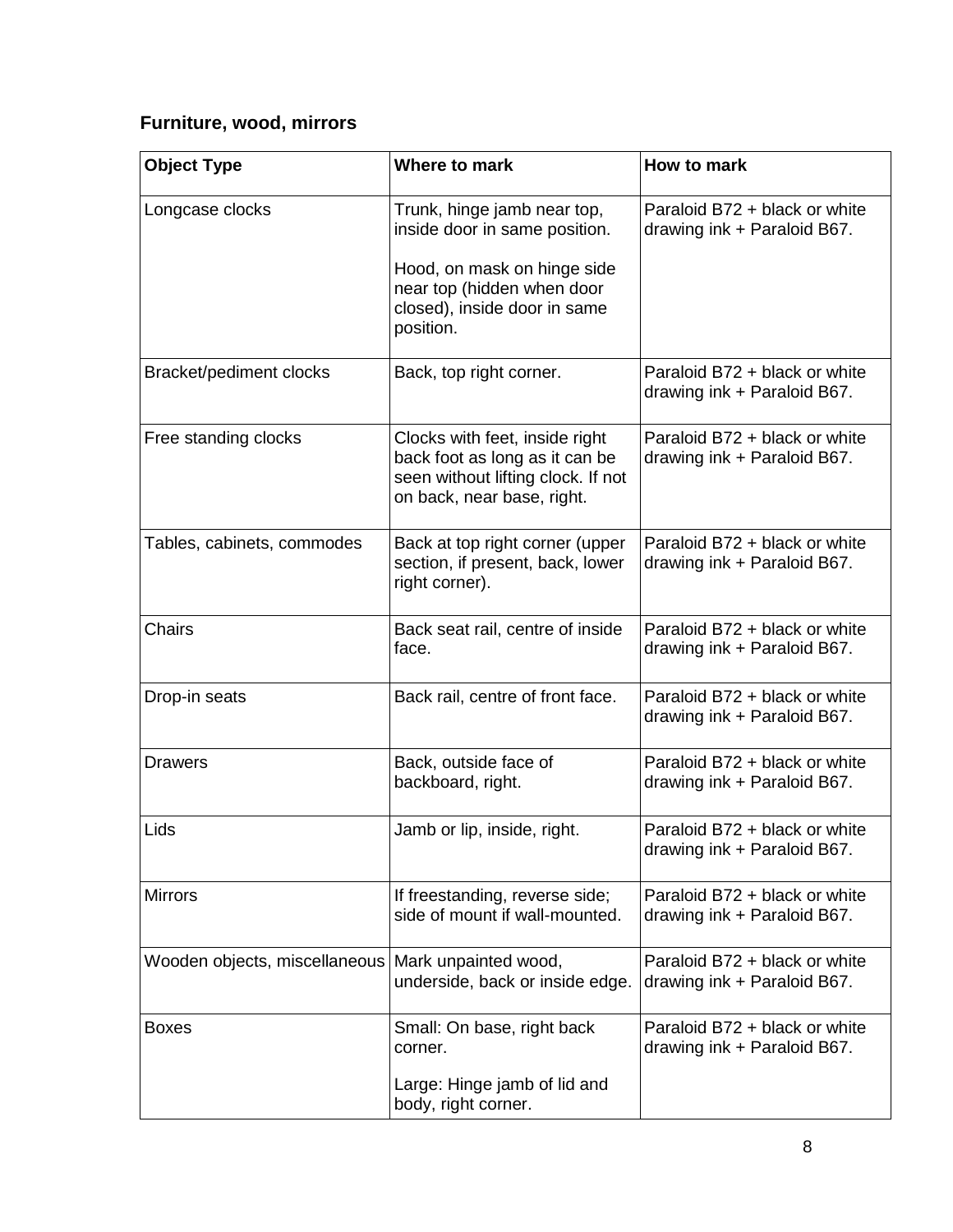# **Glass, metal and jewellery**

| <b>Object Type</b>                                                                       | Where to mark                                                           | How to mark                                                                         |
|------------------------------------------------------------------------------------------|-------------------------------------------------------------------------|-------------------------------------------------------------------------------------|
| Glass and enamels                                                                        | Lower back or under the foot.                                           | Paraloid B72 + black or white<br>drawing ink + Paraloid B67.                        |
| Stained glass                                                                            | Mark as glass and enamels, on<br>glass rather than leading.             | Paraloid B72 + black or white<br>drawing ink + Paraloid B67.                        |
| Glass, crizzled (for miniatures<br>and cased photographs<br>(Consult a conservator asap) | A small sound area, or mark<br>container. Avoid consolidating<br>glass. | Paraloid B72 + black or white<br>drawing ink + Paraloid B67.                        |
| Metal vessels and sculpture                                                              | Base or back.                                                           | Paraloid B72 + black or white<br>drawing ink + Paraloid B67.                        |
| Silver & base metal collections                                                          | As metal vessels and sculpture,<br>ie base or back.                     | Paraloid B72 + black or white<br>drawing ink + Paraloid B67<br>and/OR tie-on label. |
| Jewellery, precious, not plastic                                                         | Edge or verso. Alternatively<br>box or container, or tie-on label.      | Paraloid B72 + black or white<br>drawing ink + Paraloid B67.                        |

### **Leather**

| <b>Object Type</b>                                                     | Where to mark                                              | How to mark                                                  |
|------------------------------------------------------------------------|------------------------------------------------------------|--------------------------------------------------------------|
| Leather objects with smooth<br>firm surface (not books)                | Underside or back.                                         | Paraloid B72 + black or white<br>drawing ink + Paraloid B67. |
| Leather, soft suede or napped,<br>and un-tanned or semi-tanned<br>skin | Loop through existing hole or<br>mark container/packaging. | Tie-on acid free card or Tyvek<br>label, permanent ink.      |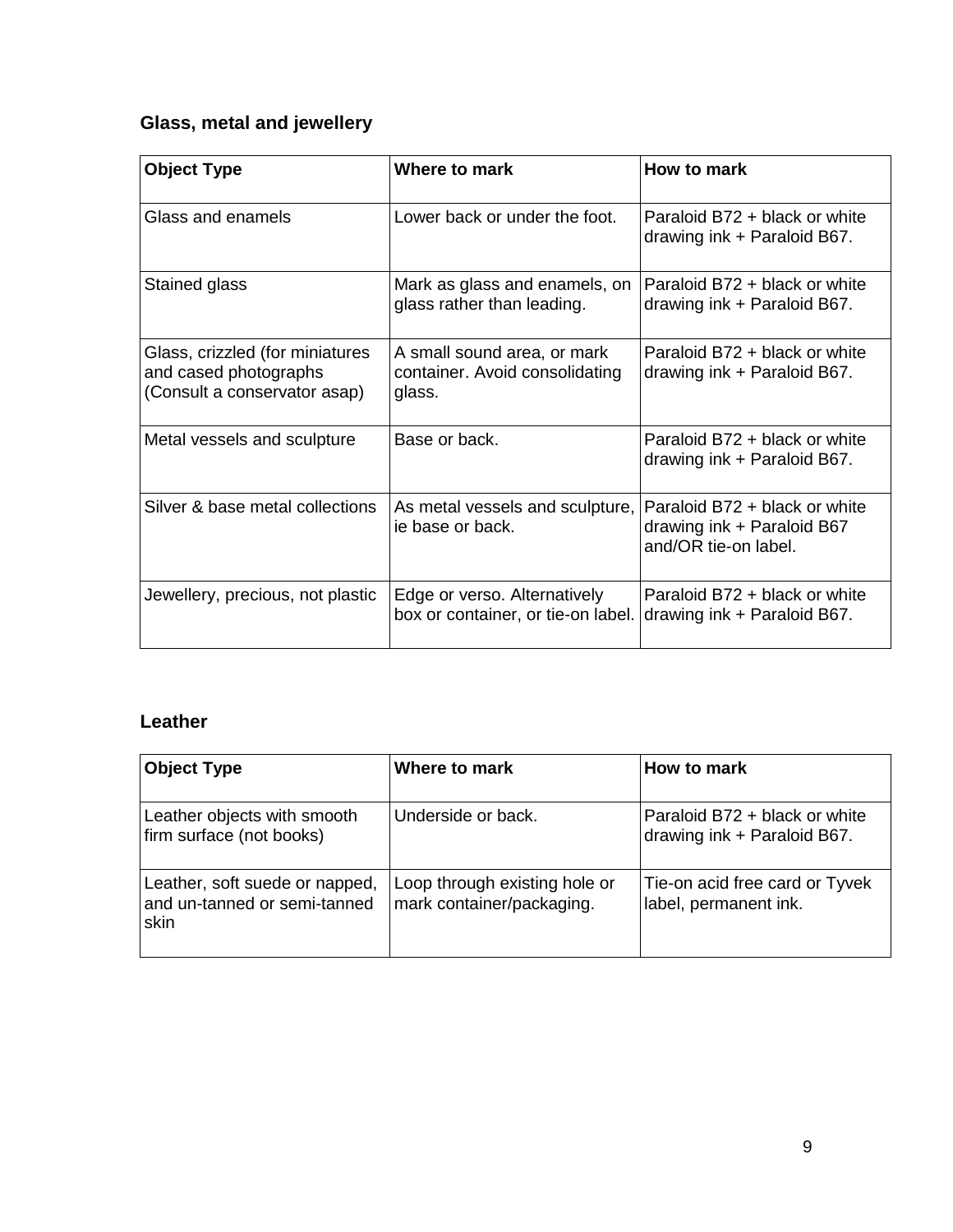## **Minerals and fossils**

| <b>Object Type</b>          | Where to mark                                                                                                                                    | How to mark                                                                                                                                                                            |
|-----------------------------|--------------------------------------------------------------------------------------------------------------------------------------------------|----------------------------------------------------------------------------------------------------------------------------------------------------------------------------------------|
| Minerals, rocks and fossils | Matrix (or the 'poorest side' of<br>specimens without matrix).                                                                                   | Paraloid B72 + black or white<br>drawing ink $+$ Paraloid B67<br>Perm ink on acid free paper<br>secured with Paraloid B72 or<br>painted no on outside of tube or<br>plastic container. |
| Crystals                    | With number on label inside<br>glass tube, painted number on<br>outside of glass tube or plastic<br>box, or label on specimen<br>matrix or base. | Carbon based ink on acid free<br>paper secured to matrix/base<br>with Paraloid B72.                                                                                                    |
| Sub fossil bone/shells      | On underside or matrix Or<br>painted no. on outside of tube<br>or plastic container.                                                             | Acid free paper label perm ink,<br>secured with starch paste.                                                                                                                          |

# **Musical instruments, toys and dolls**

| <b>Object Type</b>         | Where to mark                                                                                  | How to mark                                                                                                          |
|----------------------------|------------------------------------------------------------------------------------------------|----------------------------------------------------------------------------------------------------------------------|
| <b>Musical instruments</b> | On back of case or frame,<br>underside of object, bare metal<br>part if possible.              | Paraloid B72 + black or white<br>drawing ink + Paraloid B67<br>AND tie-on label.                                     |
| Toys and dolls             | Back of shoulder plate/back of<br>doll: underside/back of toy.<br>Mark clothes as for costume. | Paraloid B72 + black or white<br>drawing ink + Paraloid B67 and<br>Tie-on label, or sewn on label if<br>appropriate. |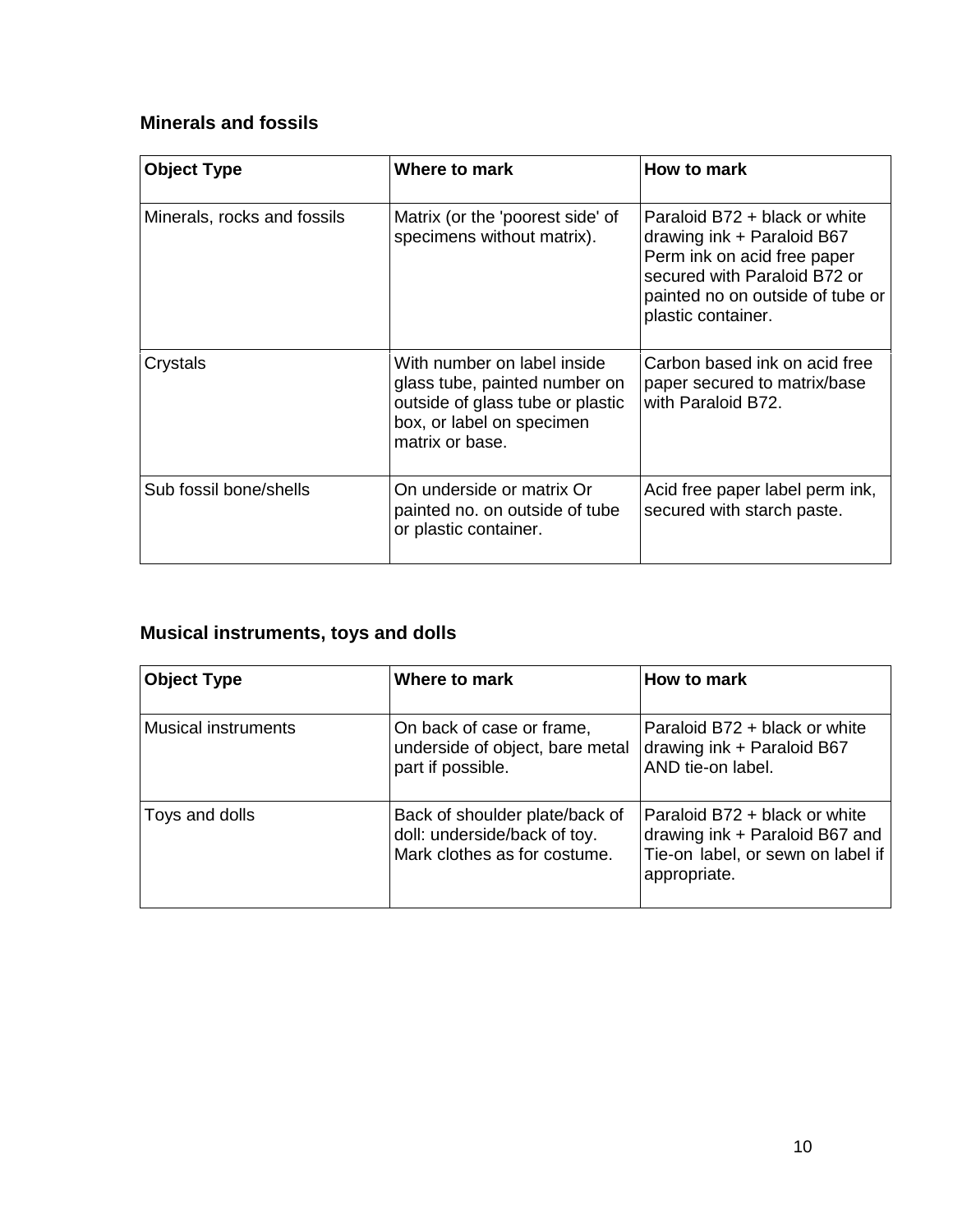# **Paper, photographs and books**

| <b>Object Type</b>                                                                       | Where to mark                                                                                                                                                                                                                               | How to mark                                                                                            |
|------------------------------------------------------------------------------------------|---------------------------------------------------------------------------------------------------------------------------------------------------------------------------------------------------------------------------------------------|--------------------------------------------------------------------------------------------------------|
| Archives – single sheets,<br>ephemera                                                    | Reverse, lower left corner.                                                                                                                                                                                                                 | HB or B graphite pencil.                                                                               |
| Books, albums, sketchbooks                                                               | Lower corner on inside of each<br>cover; if decorated, on first<br>plain page. Use book supports<br>where possible, avoid pressure<br>on joints.                                                                                            | HB or B graphite pencil only.                                                                          |
| Photographs (all types: prints,<br>negatives, glass slides)                              | Mark enclosure (without photo<br>inside/underneath) rather than<br>photo.<br>If framed, see Frames in 'Art<br>collections, frames, sculpture'.<br>If small cased photographs,<br>see Miniatures in 'Art<br>collections, frames, sculpture'. | Method depends on nature of<br>enclosure. Consult a paper or<br>photograph conservator if in<br>doubt. |
| Glass, crizzled (for miniatures<br>and cased photographs<br>(Consult a conservator asap) | A small sound area, or mark<br>container. Avoid consolidating<br>glass.                                                                                                                                                                     | Paraloid B72 + black or white<br>drawing ink + Paraloid B67.                                           |

# **Plastic, wax and lacquer**

| <b>Object Type</b>    | Where to mark                 | How to mark                                                                                              |
|-----------------------|-------------------------------|----------------------------------------------------------------------------------------------------------|
| Plastic objects (not  | Under base, or back,          | Tie-on label or soft pencil. DO                                                                          |
| photographs)          | depending on object.          | NOT USE Paraloid, ink or paint.                                                                          |
| Wax objects           | Depends on object.            | Use Tie-on label or mark<br>container DO NOT USE<br>Paraloid solutions as they will<br>dissolve the wax. |
| Lacquer, Oriental and | Mark only on un-lacquered     | Paraloid B72 + black or white                                                                            |
| European              | surface, or use Tie-on label. | drawing ink + Paraloid B67.                                                                              |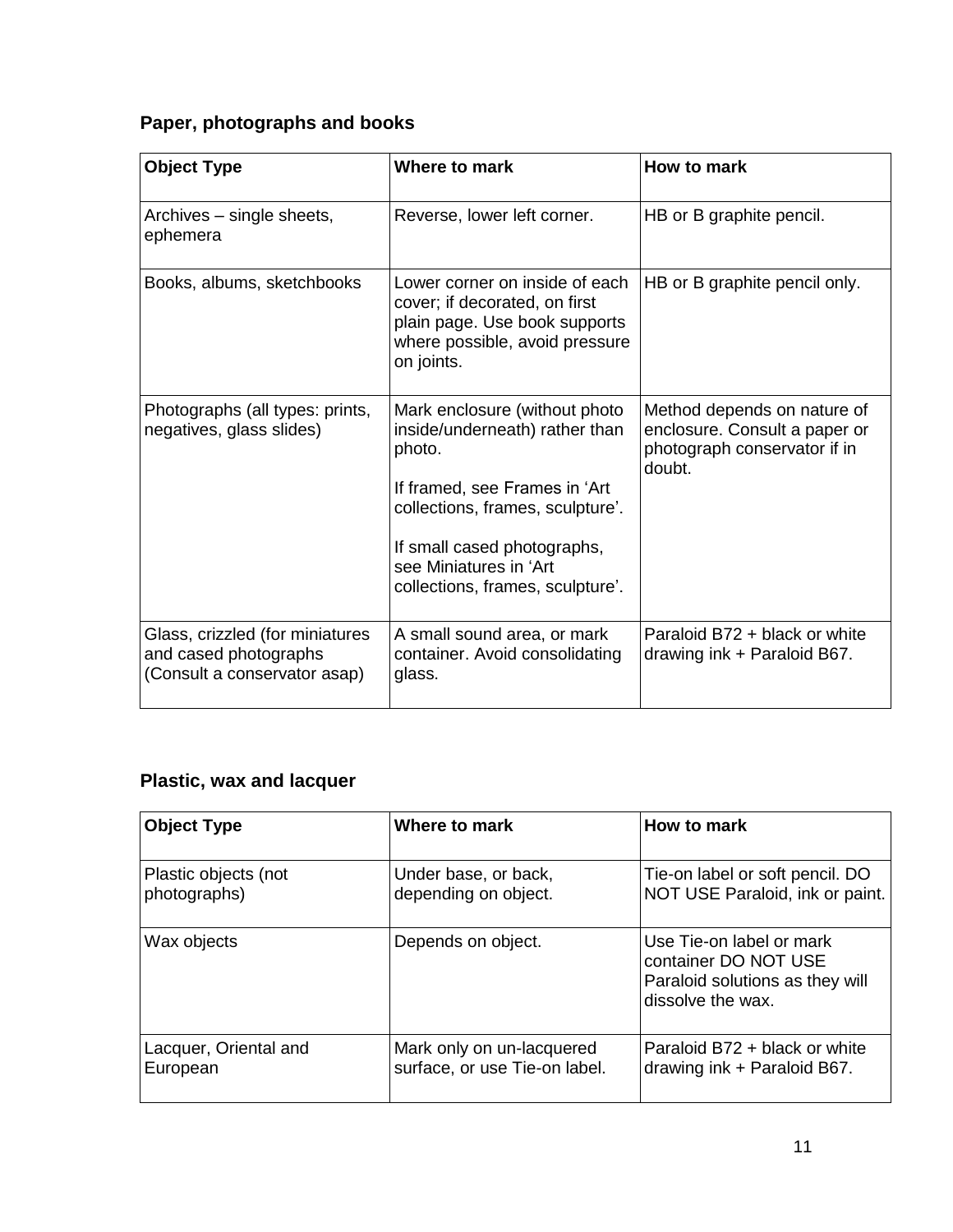### **Shells and insects**

| <b>Object Type</b>             | Where to mark                | How to mark    |
|--------------------------------|------------------------------|----------------|
| Shells, conchology collections | Label in tray.               | Tie-on label.  |
| Insect collections             | On card, mounted on the pin. | Pencil or ink. |

### **Textiles and other costume**

| <b>Object Type</b>                             | Where to mark                                                                                                                    | How to mark                                                                     |
|------------------------------------------------|----------------------------------------------------------------------------------------------------------------------------------|---------------------------------------------------------------------------------|
| Costume                                        | Back of neckband or<br>waistband, near the opening.                                                                              | Sewn-on label and/OR Tie-on<br>label.                                           |
| <b>Shoes</b>                                   | On the sole, under the instep.                                                                                                   | Paraloid B72 + black or white<br>drawing ink + Paraloid B67 OR<br>tie-on label. |
| Bags and purses                                | Inside, near the opening.                                                                                                        | Sewn-on label and/OR Tie-on<br>label.                                           |
| Gloves and stockings                           | Inside the welt or cuff.                                                                                                         | Sewn-on label.                                                                  |
| Curtains, tapestries, banners<br>and draperies | If hanging: On reverse side,<br>usually lower right hand corner.<br>If rolled add labels which can<br>be seen without unrolling. | Sewn-on label, 25mm width for<br>larger textiles.                               |
| Rugs, tapestries and carpets                   | Reverse side, on two<br>diagonally opposite corners if<br>large.                                                                 | Sewn-on label, 25 mm width if<br>large.                                         |
| Textile fragments                              | Loop through existing hole, on<br>folder or box for very fragile<br>pieces.                                                      | Tyvek label on fine loop of<br>thread, pencil on card, or<br>marker pen on box. |
| <b>Textiles and embroideries</b>               | On the reverse at the corner.                                                                                                    | Sewn-on label and/OR Tie-on<br>label.                                           |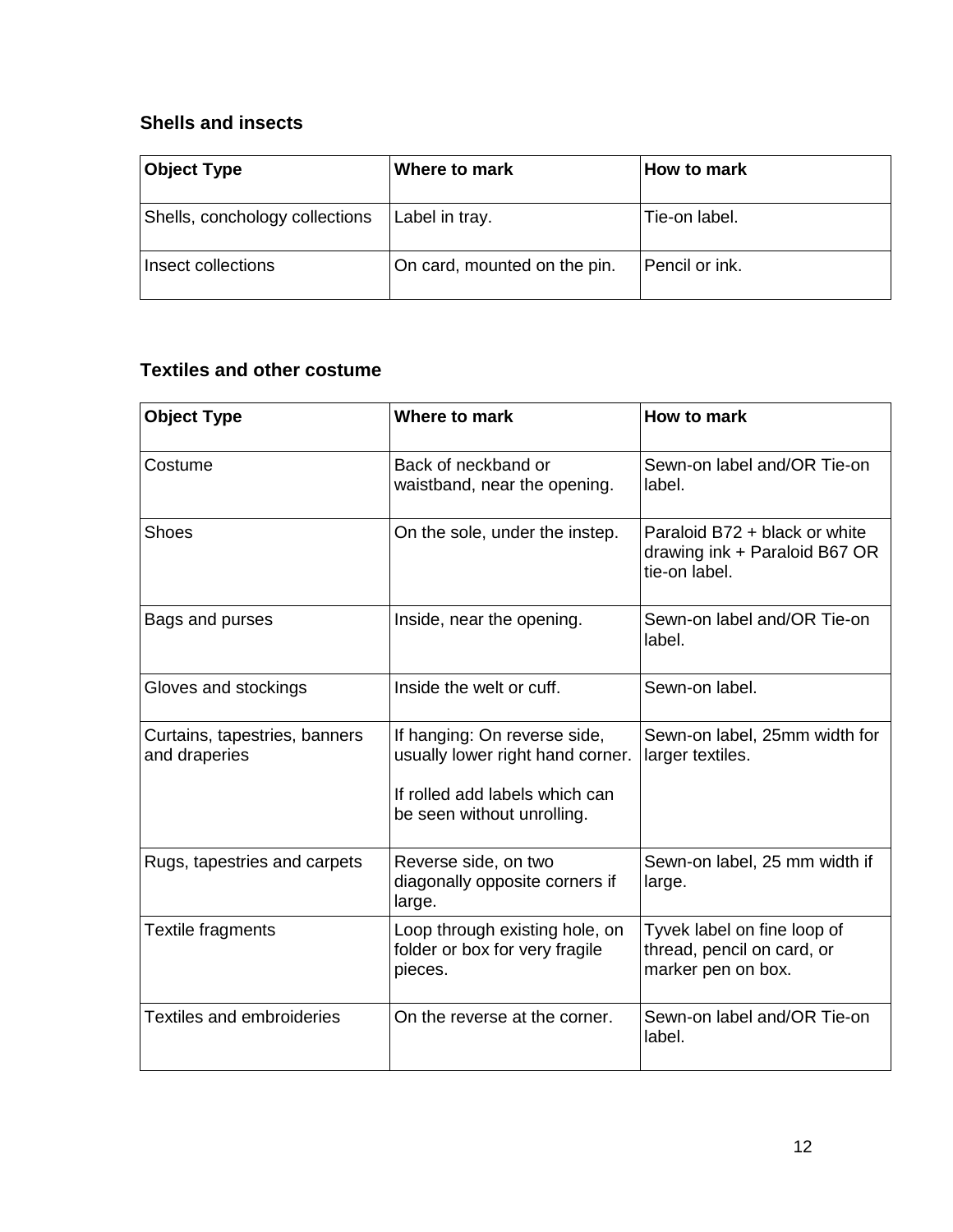# **Tools, machinery, vehicles, boats**

| <b>Object Type</b>       | Where to mark                                               | How to mark                                                                              |
|--------------------------|-------------------------------------------------------------|------------------------------------------------------------------------------------------|
| Tools                    | Near the handle junction, on<br>metal part if there is one. | Paraloid B72 + black or white<br>drawing ink + Paraloid B67.                             |
| Ship models              | Discretely, or on crate or case.                            | Paraloid B72 + black or white<br>drawing ink + Paraloid B67.                             |
| Ships and boats          | Bow, bottom of stem.                                        | Paraloid B72 + black or white<br>drawing ink + Paraloid B67 OR<br>Paint.                 |
| Machinery and equipment  | Right hand side, low down.                                  | Paraloid B72 + black or white<br>drawing ink + Paraloid B67 OR<br>Paint OR tie-on label. |
| Land Transport, vehicles | Inside driver-side door/right<br>hand side.                 | Paraloid B72 + black or white<br>drawing ink + Paraloid B67 OR<br>Paint.                 |